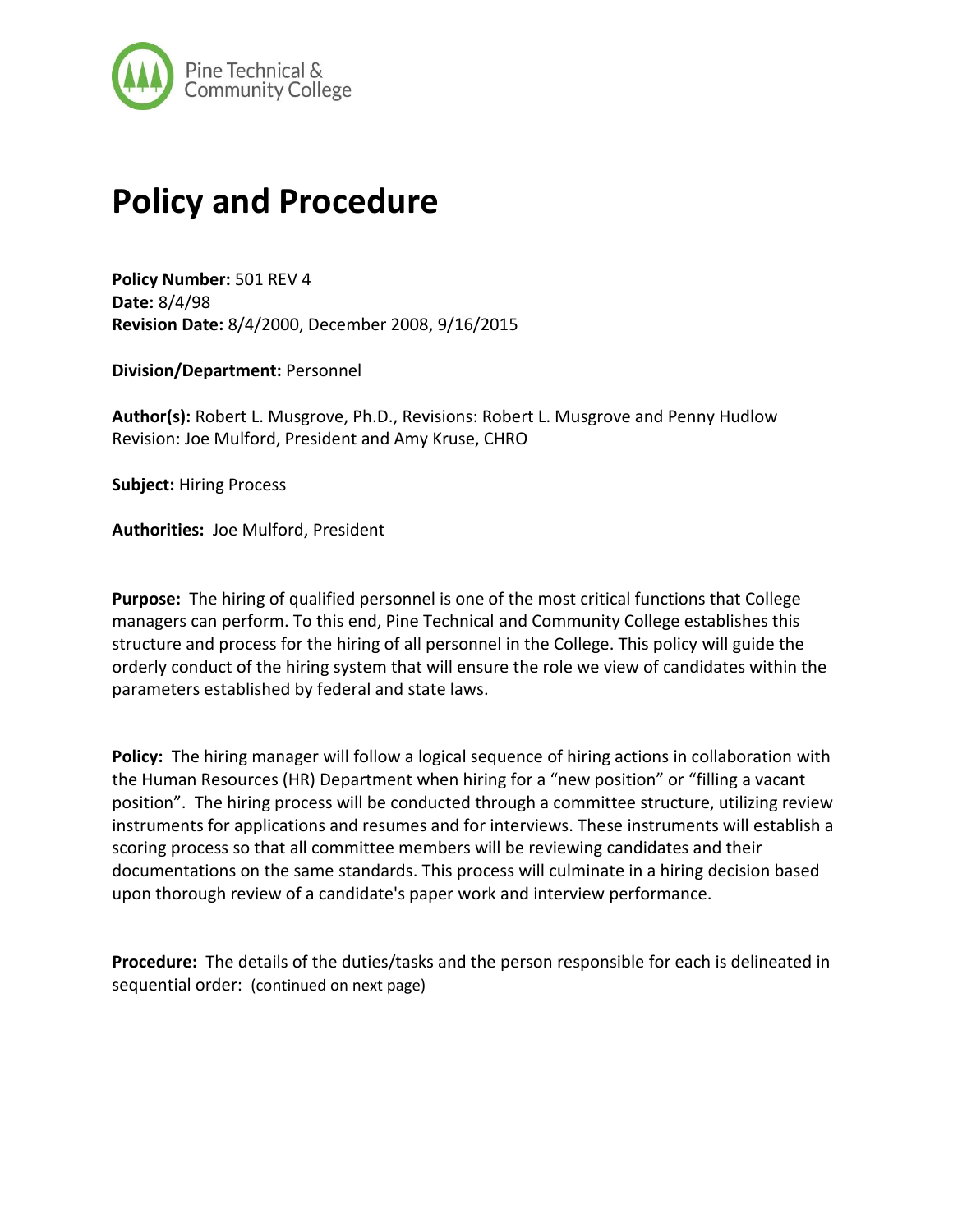

| <b>Person Responsible</b> | Duty/Task                                                        |
|---------------------------|------------------------------------------------------------------|
| <b>Hiring Supervisor</b>  | Preparing for the Search                                         |
|                           | 1. Completed and Approved Staff Request Form                     |
|                           | 2. Current Position Description                                  |
|                           | 3. Current Org Chart                                             |
|                           | 4. Expectations Outline                                          |
|                           | 5. Select 2 nominations for Search Committee Chair from          |
|                           | Manager's List to submit to Chief Human Resources                |
|                           | Officer (CHRO) for selection                                     |
| Human Resources (HR)      | Provides information to Hiring Supervisor on requirements of     |
|                           | vacancy and posts the position according to bargaining contract  |
|                           | guidelines.                                                      |
| <b>CHRO</b>               | Selects Search Committee Chair and communicates decision to      |
|                           | <b>Hiring Supervisor</b>                                         |
| <b>Hiring Supervisor</b>  | Meets with Search Committee Chair to clarify goals/expectations  |
| <b>Search Committee</b>   | Compiles Search Committee to include at minimum:                 |
| Chair                     | Admin Vacancy:                                                   |
|                           | (1) Faculty Member                                               |
|                           | (1) Administrator                                                |
|                           | (1) Permanent Staff Member                                       |
|                           | (1) Diversity Committee Member                                   |
|                           | <b>Faculty Vacancy</b>                                           |
|                           | (2) Faculty Members                                              |
|                           | (1) Permanent Staff Member                                       |
|                           | (1) Diversity Committee Member                                   |
|                           | All Other Vacancies                                              |
|                           | (2) Employees within Unit                                        |
|                           | (1) Employee outside of Unit                                     |
|                           | (1) Diversity Committee Member                                   |
|                           | ** Diversity Member can fulfill more than one role               |
| <b>Search Committee</b>   | Sends Search Committee member list to Affirmative Action Officer |
| Chair                     | (AAO)/HR for approval                                            |
| Search Committee          | Invites selected participants to be a part of Search Committee   |
| Chair                     | Coordinates with AAO/HR if changes in membership need to         |
|                           | be made                                                          |
|                           | Schedules first Search Committee Meeting                         |
| <b>Search Committee</b>   | <b>First Search Committee Meeting</b>                            |
| Chair                     | Introductions                                                    |
|                           | Overview of Affirmative Action, Confidentiality, Roles           |
|                           |                                                                  |
|                           | Hiring Manager reviews expectations                              |

888



900 Fourth Street SE<br>Pine City, MN 55063  $\boxtimes$ 

AMEMBER OF THE<br>MINNESOTA STATE COLLEGES<br>AND UNIVERSITIES SYSTEM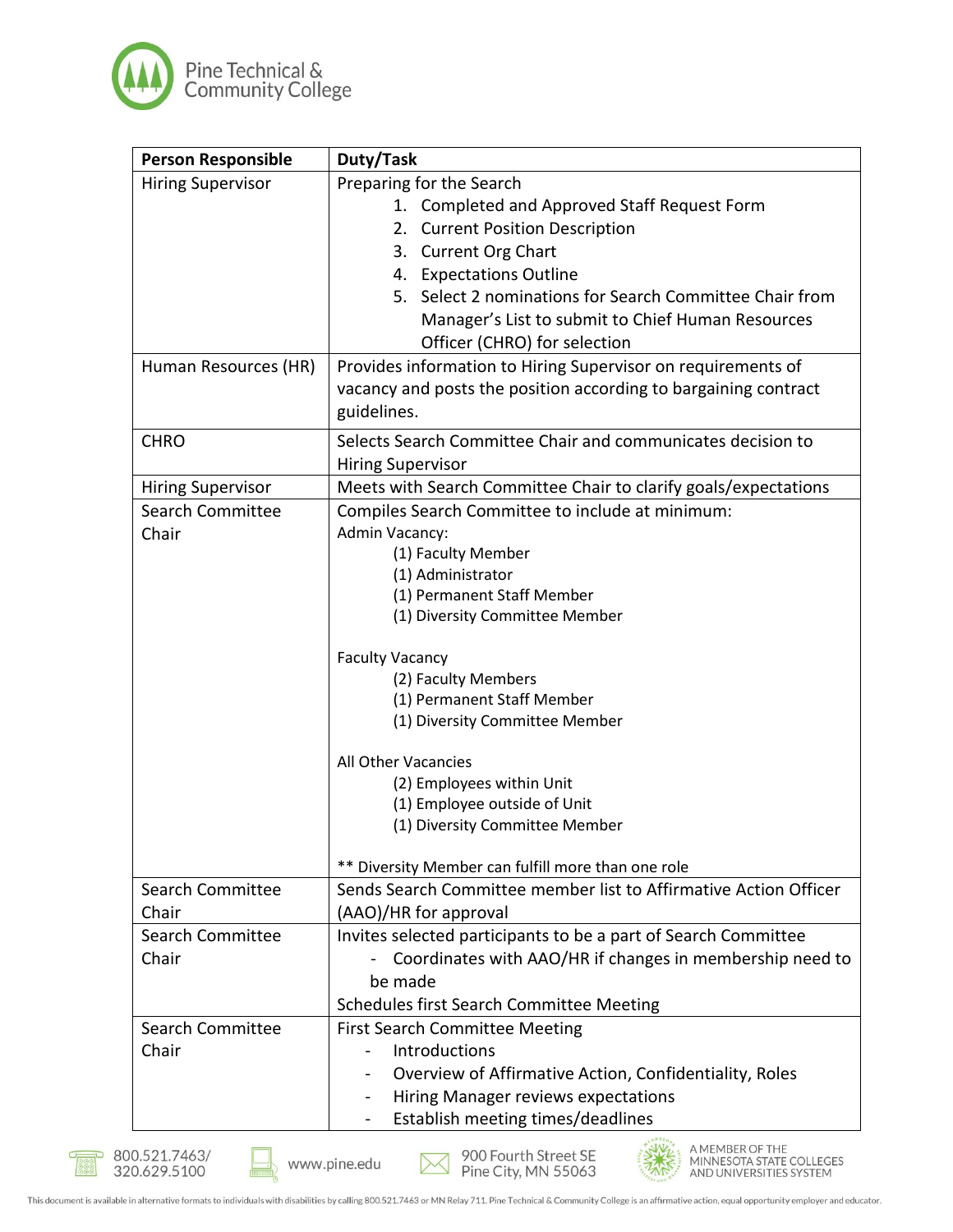

|                            | Discuss screening criteria and method of evaluation                       |
|----------------------------|---------------------------------------------------------------------------|
|                            | **Complete Video Training/Confidentiality Notice prior to second          |
|                            | Meeting and send acknowledgement to Search Committee Chair                |
|                            | **HR/AAO and Hiring Manager should be invited to first meeting            |
| AAO/CHRO                   | <b>Certifies Applicant Pool</b>                                           |
| <b>Search Committee</b>    | After confidentiality and AAO requirement have been met                   |
| Chair                      | applicants can be acquired in the following manner:                       |
|                            | Classified Vacancies - Schedule time to meet with HR to                   |
|                            | collect hardcopy resumes                                                  |
|                            | Unclassified Vacancies - Contact HR to release electronic                 |
|                            | applications to search committee                                          |
| <b>Search Committee</b>    | <b>Second Search Committee Meeting</b>                                    |
| Chair                      | Review screening Info                                                     |
|                            | Discuss/evaluate applicants                                               |
|                            | Identify candidates to interview<br>$\blacksquare$                        |
|                            | Determine date/time/place for interview<br>$\blacksquare$                 |
|                            | Review format of interview (questions, teaching<br>$\blacksquare$         |
|                            | presentation, etc.)                                                       |
|                            | Assign responsibility for arranging for space, refreshments,              |
|                            | and tour                                                                  |
|                            | Review remaining timeline                                                 |
|                            | Submit semifinalist pool and dates/times to be approved by                |
|                            | AAO/HR                                                                    |
| <b>Search Committee</b>    | Development of interview questions and discussion of<br>$\blacksquare$    |
| <b>Chair and Committee</b> | appropriate responses                                                     |
|                            | Submit to HR/AAO for approval                                             |
|                            | ** Can be done via email                                                  |
| HR                         | Schedules interview with semi-finalist pool                               |
|                            | Contacts applicants not selected for interview                            |
| <b>Search Committee</b>    | Final Committee Meeting - Following completion of semifinalist            |
| Chair                      | interviews                                                                |
|                            | Review screening and interview information                                |
|                            | Discuss/evaluate candidates                                               |
|                            | Select finalist(s)                                                        |
|                            | Submit finalist pool to be approved by AAO/HR<br>$\blacksquare$           |
| <b>Search Committee</b>    | Submit reference check questions to HR/AAO for approval<br>$\blacksquare$ |
| Chair                      | Informs semi-finalists of status and intent to contact                    |
|                            | references.                                                               |
|                            | Obtain signed consent form prior to any references                        |
|                            | contacted.                                                                |
|                            | Reference Checks of semifinalists (minimum of 3)                          |
|                            | Contact interviewees not selected as finalists to notify they             |
|                            | are not considered for the position                                       |





900 Fourth Street SE  $\times$ Pine City, MN 55063



A MEMBER OF THE<br>MINNESOTA STATE COLLEGES<br>AND UNIVERSITIES SYSTEM